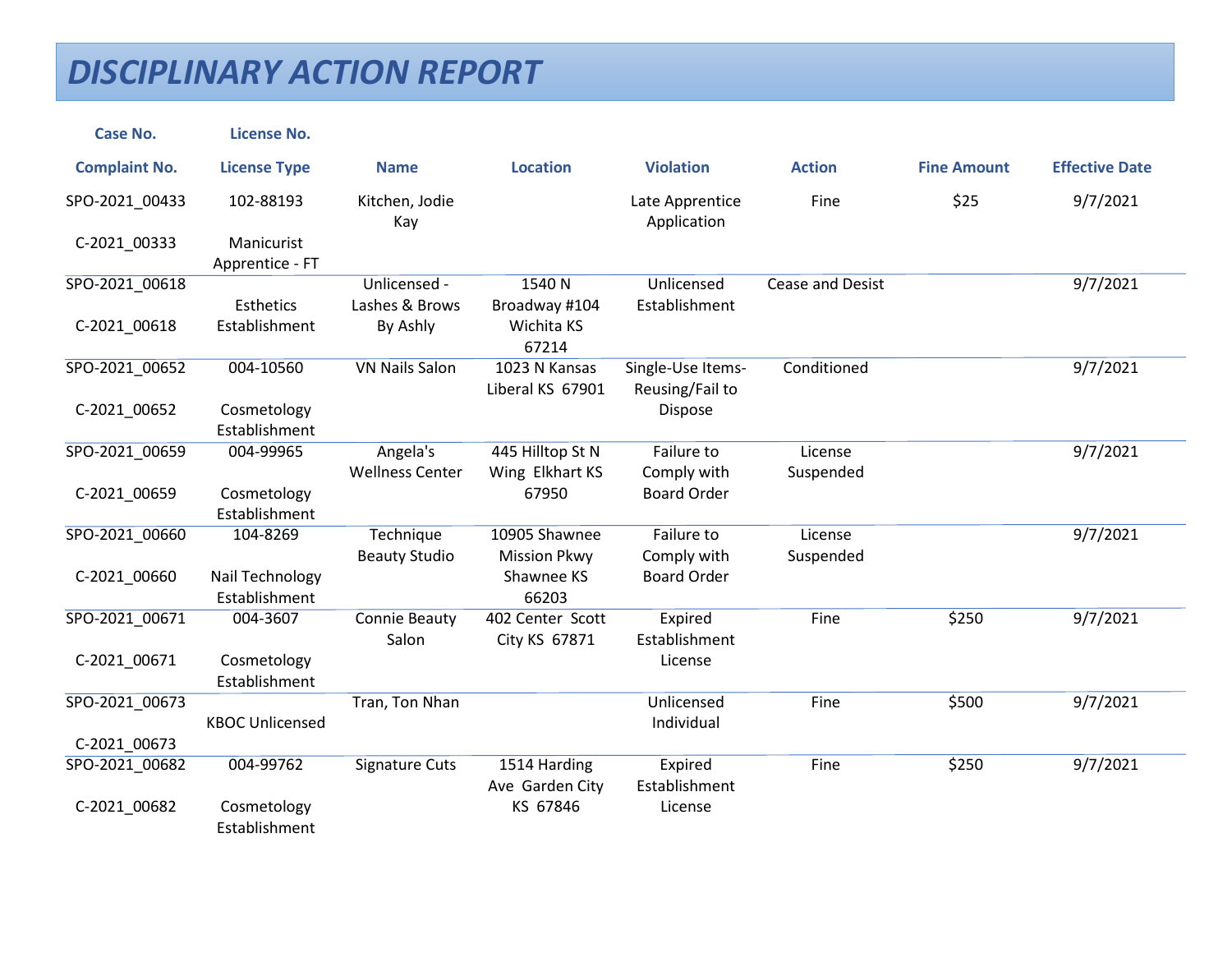| <b>Case No.</b>      | <b>License No.</b>             |                                  |                                       |                                |               |                    |                       |
|----------------------|--------------------------------|----------------------------------|---------------------------------------|--------------------------------|---------------|--------------------|-----------------------|
| <b>Complaint No.</b> | <b>License Type</b>            | <b>Name</b>                      | <b>Location</b>                       | <b>Violation</b>               | <b>Action</b> | <b>Fine Amount</b> | <b>Effective Date</b> |
| SPO-2021_00686       | 202-97763                      | Bishop,<br><b>Maddison Renae</b> |                                       | Late Apprentice<br>Application | Fine          | \$25               | 9/7/2021              |
| C-2021_00686         | Esthetics<br>Apprentice - FT   |                                  |                                       |                                |               |                    |                       |
| SPO-2021_00687       | 002-4711                       | White, Brooklyn<br>Gene Marie    |                                       | Late Apprentice<br>Application | Fine          | \$25               | 9/7/2021              |
| C-2021_00687         | Cosmetology<br>Apprentice - FT |                                  |                                       |                                |               |                    |                       |
| SPO-2021 00690       | 004-99747                      | Poppy Salon                      | 111 S School St<br>Douglass KS        | Visibly<br>Cloudy/Dirty        | Fine          | \$250              | 9/7/2021              |
| C-2021_00690         | Cosmetology<br>Establishment   |                                  | 67039                                 | Disinfectant                   |               |                    |                       |
| SPO-2021_00692       | 204-9065                       | <b>Cute Nails</b>                | 1305 N. Rose Hill<br>Rd. Rose Hill KS | Visibly<br>Cloudy/Dirty        | Fine          | \$250              | 9/7/2021              |
| C-2021_00692         | Esthetics<br>Establishment     |                                  | 67133                                 | Disinfectant                   |               |                    |                       |
| SPO-2021 00693       | 000-20329                      | Redding, Ginna L                 |                                       | Expired<br>Practitioner        | Fine          | \$250              | 9/7/2021              |
| C-2021 00693         | Cosmetologist                  |                                  |                                       | License                        |               |                    |                       |
| SPO-2021_00696       | 004-12225                      | <b>Head To Toe</b>               | 112 E Main St<br><b>Coldwater KS</b>  | Visibly<br>Cloudy/Dirty        | Fine          | \$250              | 9/7/2021              |
| C-2021_00696         | Cosmetology<br>Establishment   |                                  | 67029                                 | Disinfectant                   |               |                    |                       |
| SPO-2021 00697       | 850-9847                       | Head To Toe                      | 112 E Main St<br><b>Coldwater KS</b>  | Expired<br>Establishment       | Fine          | \$250              | 9/7/2021              |
| C-2021_00697         | Tanning<br>Establishment       |                                  | 67029                                 | License                        |               |                    |                       |
| SPO-2021_00699       | 102-88333                      | Myers, Emily<br>Kate             |                                       | Late Apprentice<br>Application | Fine          | \$25               | 9/7/2021              |
| C-2021_00699         | Manicurist<br>Apprentice - FT  |                                  |                                       |                                |               |                    |                       |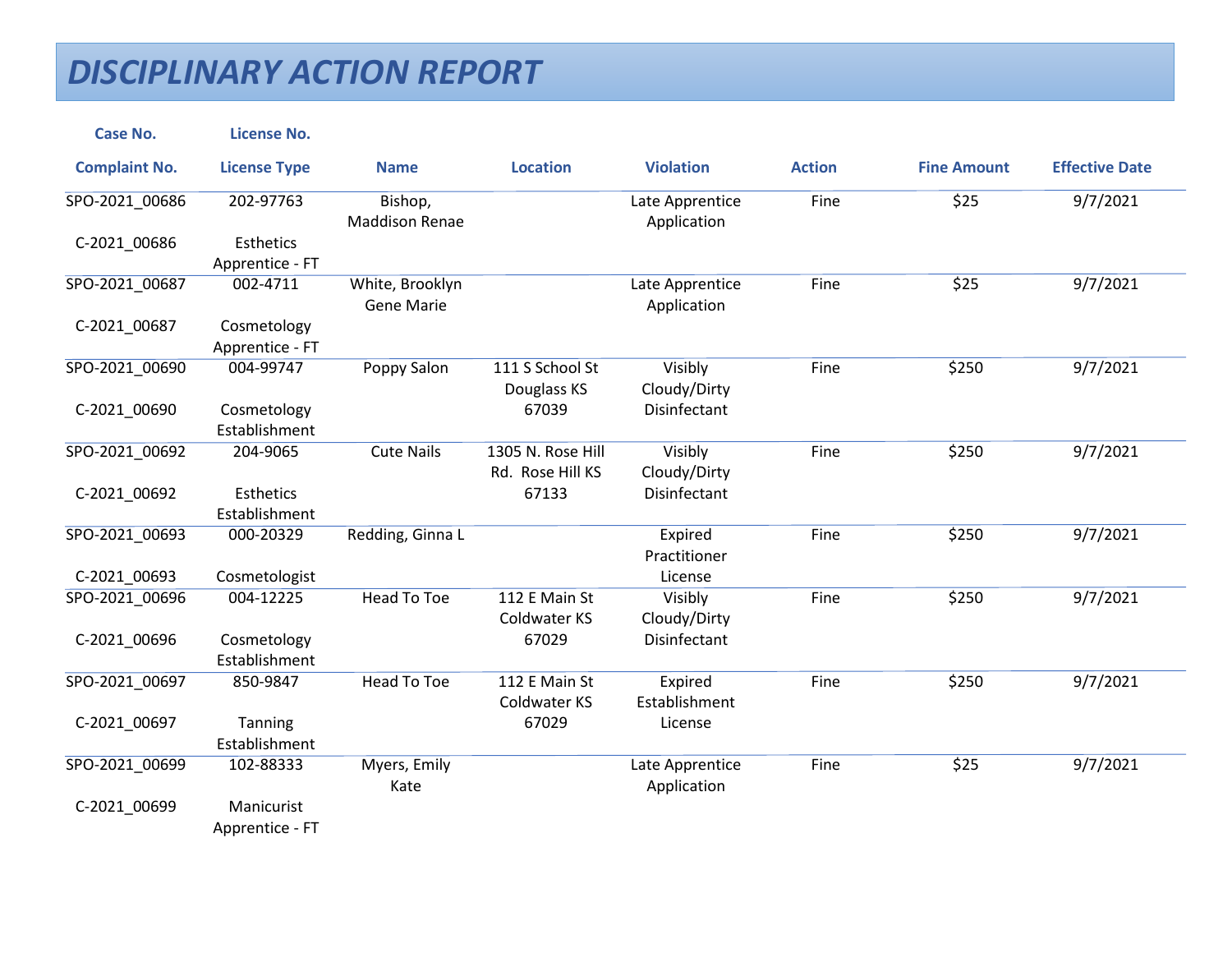| <b>Case No.</b>      | <b>License No.</b>               |                                 |                                    |                                      |               |                    |                       |
|----------------------|----------------------------------|---------------------------------|------------------------------------|--------------------------------------|---------------|--------------------|-----------------------|
| <b>Complaint No.</b> | <b>License Type</b>              | <b>Name</b>                     | <b>Location</b>                    | <b>Violation</b>                     | <b>Action</b> | <b>Fine Amount</b> | <b>Effective Date</b> |
| SPO-2021_00711       | 202-97802                        | Mijares-Cabral,<br>Dulce Jazmin |                                    | Late Apprentice<br>Application       | Fine          | \$25               | 9/7/2021              |
| C-2021 00711         | Esthetics                        |                                 |                                    |                                      |               |                    |                       |
|                      | Apprentice - FT                  |                                 |                                    |                                      |               |                    |                       |
| SPO-2021_00712       | 002-4776                         | Phetsomphou,<br>Aivan Al        |                                    | Late Apprentice<br>Application       | Fine          | \$25               | 9/7/2021              |
| C-2021_00712         | Cosmetology<br>Apprentice - FT   |                                 |                                    |                                      |               |                    |                       |
| SPO-2021_00713       | 104-8243                         | Diva Nails Salon                | 621 N Baltimore<br>Derby KS 67037  | Single-Use Items-<br>Reusing/Fail to | Fine          | \$400              | 9/7/2021              |
| C-2021_00713         | Nail Technology<br>Establishment |                                 |                                    | Dispose                              |               |                    |                       |
| SPO-2021 00714       | 004-10029                        | <b>Eric Fisher Salon</b>        | 1918 N. Rock Rd.<br>Derby KS 67037 | Visibly<br>Cloudy/Dirty              | Fine          | \$250              | 9/7/2021              |
| C-2021_00714         | Cosmetology<br>Establishment     |                                 |                                    | <b>Disinfectant</b>                  |               |                    |                       |
| SPO-2021_00715       | 104-8011                         | <b>Nail Elements</b>            | 1821 Madison<br>Ste #400-500       | Single-Use Items-<br>Reusing/Fail to | Fine          | \$800              | 9/7/2021              |
| C-2021_00715         | Nail Technology<br>Establishment |                                 | Derby KS 67037                     | Dispose                              |               |                    |                       |
| SPO-2021 00716       | 004-12523                        | Revive Spa and<br>Salon         | 1861 E Madison<br>Ave Ste 100      | Single-Use Items-<br>Reusing/Fail to | Fine          | \$400              | 9/7/2021              |
| C-2021_00716         | Cosmetology<br>Establishment     |                                 | Derby KS 67037                     | Dispose                              |               |                    |                       |
| SPO-2021 00716       | 004-12523                        | Revive Spa and<br>Salon         | 1861 E Madison<br>Ave Ste 100      | Visibly<br>Cloudy/Dirty              | Fine          | \$250              | 9/7/2021              |
| C-2021_00716         | Cosmetology<br>Establishment     |                                 | Derby KS 67037                     | <b>Disinfectant</b>                  |               |                    |                       |
| SPO-2021 00717       | 004-99446                        | Spa Royal, LLC                  | 2326 Industrial<br>Rd #400         | Single-Use Items-<br>Reusing/Fail to | Conditioned   |                    | 9/7/2021              |
| C-2021_00717         | Cosmetology<br>Establishment     |                                 | Emporia KS<br>66801                | Dispose                              |               |                    |                       |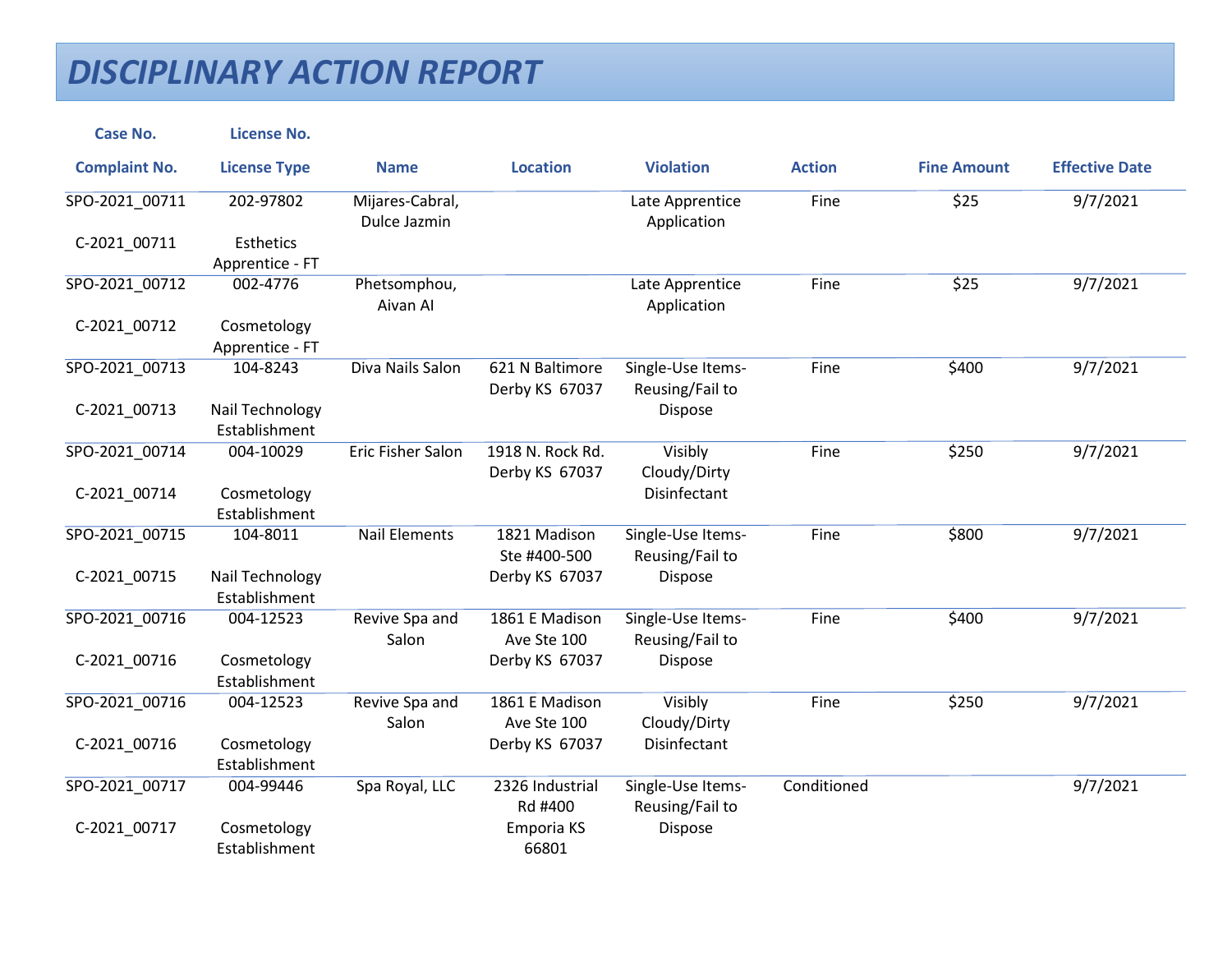| <b>Case No.</b>      | <b>License No.</b>                |                                   |                                    |                                      |               |                    |                       |
|----------------------|-----------------------------------|-----------------------------------|------------------------------------|--------------------------------------|---------------|--------------------|-----------------------|
| <b>Complaint No.</b> | <b>License Type</b>               | <b>Name</b>                       | <b>Location</b>                    | <b>Violation</b>                     | <b>Action</b> | <b>Fine Amount</b> | <b>Effective Date</b> |
| SPO-2021_00718       | 000-49589                         | Balkan, Meghan<br>Ruth            |                                    | Expired<br>Practitioner              | Fine          | \$250              | 9/7/2021              |
| C-2021 00718         | Cosmetologist                     |                                   |                                    | License                              |               |                    |                       |
| SPO-2021 00719       | 004-100865                        | <b>Emerald City</b><br>Salon      | 26 North Main<br>Hutchinson KS     | Single-Use Items-<br>Reusing/Fail to | Fine          | \$200              | 9/7/2021              |
| C-2021_00719         | Cosmetology<br>Establishment      |                                   | 67502                              | Dispose                              |               |                    |                       |
| SPO-2021 00720       | 004-12858                         | Jeunesse Salon                    | 203 E Central<br><b>Ulysses KS</b> | Single-Use Items-<br>Reusing/Fail to | Fine          | \$500              | 9/7/2021              |
| C-2021 00720         | Cosmetology<br>Establishment      |                                   | 67880                              | Dispose                              |               |                    |                       |
| SPO-2021_00725       | 104-8028                          | <b>Blue Lagoon</b><br>Nails & Spa | 410 N Hillside St<br>#1200 Wichita | Fail to<br>Clean/Disinfect           | Fine          | \$1000             | 9/7/2021              |
| C-2021_00726         | Nail Technology<br>Establishment  |                                   | KS 67214                           | Pedicure<br>Equipmt                  |               |                    |                       |
| SPO-2021 00726       | 204-9762                          | Cloud9 Skin &<br><b>Nails</b>     | 5750 Antioch Rd<br>Ste 107 Mission | Visibly<br>Cloudy/Dirty              | Fine          | \$250              | 9/7/2021              |
| C-2021 00727         | <b>Esthetics</b><br>Establishment |                                   | KS 66202                           | Disinfectant                         |               |                    |                       |
| SPO-2021_00727       | 004-100429                        | Molly's                           | 5065 W 117th St<br><b>Ste 817</b>  | Expired<br>Establishment             | Fine          | \$250              | 9/7/2021              |
| C-2021_00728         | Cosmetology<br>Establishment      |                                   | Leawood KS<br>66211                | License                              |               |                    |                       |
| SPO-2021 00736       | 104-8323                          | <b>Sunflower Nails</b>            | 957 S Rock Rd<br>Wichita KS        | Fail to<br>Clean/Disinfect           | Fine          | \$500              | 9/7/2021              |
| C-2021_00737         | Nail Technology<br>Establishment  |                                   | 67207                              | Pedicure<br>Equipmt                  |               |                    |                       |
| SPO-2021_00736       | 104-8323                          | <b>Sunflower Nails</b>            | 957 S Rock Rd<br>Wichita KS        | Single-Use Items-<br>Reusing/Fail to | Fine          | \$500              | 9/7/2021              |
| C-2021_00737         | Nail Technology<br>Establishment  |                                   | 67207                              | Dispose                              |               |                    |                       |